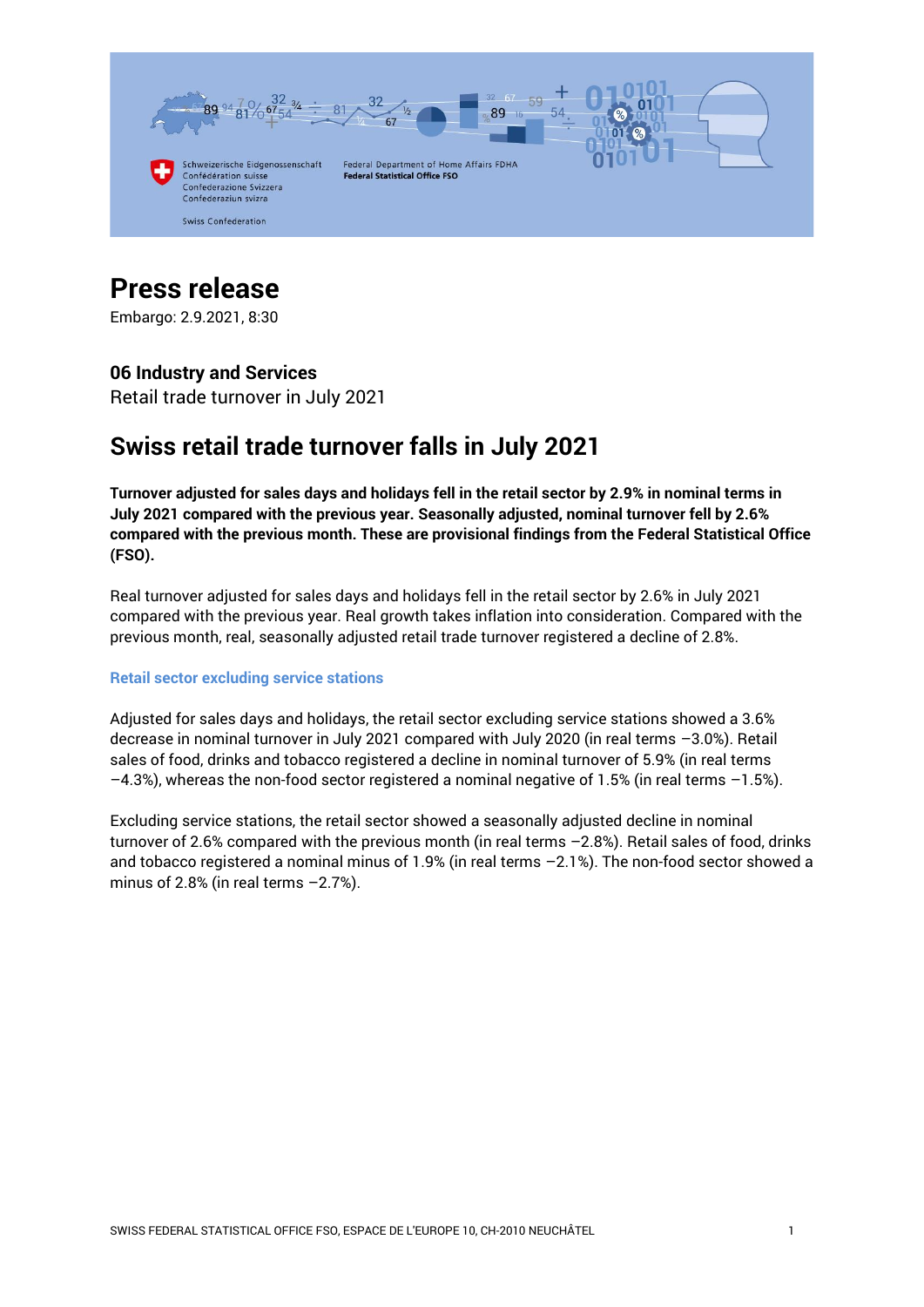## **Pandemic and statistical results**

The COVID-19 pandemic is currently affecting all of society and the economy. To measure this impact the Federal Statistical Office (FSO) must continue in these difficult circumstances to provide the public, but in particular the media and decision makers, with reliable data.

The results published in this press release are based on the data currently available. They may need to be corrected or revised.

### **Methodological notice**

Unadjusted, adjusted for calendar effects and seasonally adjusted time series are available and can be consulted on the statistics website: [www.dhu.bfs.admin.ch](http://www.dhu.bfs.admin.ch/)

A breakdown by commodity groups and by business size is also available: only unadjusted figures are calculated for this breakdown.

The results are presented in index form (2015=100) in both nominal and real terms. The real values are obtained by adjusting the nominal values for price changes using the Swiss Consumer Price Index (CPI).

Data are seasonally adjusted in order to exclude seasonal fluctuations from the time series. This is done using the X12-ARIMA method. On each occasion the whole time series is re-calculated. Furthermore all time series are adjusted for calendar effects (not every month has the same number of sales days and holidays). The method used for calendar adjustment is to estimate the calendar effect by means of a regression model.

For each series, the model calculates an average weight for each individual day of the week and applies these weights to each month. The resulting monthly factors are used to adjust turnover accordingly. The adjustment made in December may be somewhat distorted, as the adjustment factor is applied to turnover for the month of December as a whole, despite the fact that the Christmas turnover is not dependent on the number of weekdays. In December 2016 (and in 2011 and 2005) this effect was particularly noticeable, as Christmas Day and Boxing Day fell on a Saturday and Sunday, meaning that the month had more weekdays of high turnover than usual.

#### **Information concerning the survey**

The retail trade turnover statistics are based on a random sample of approximately 3000 businesses. It is a monthly survey, with small-sized companies being asked to provide monthly turnover figures on a quarterly basis.

The statistics are based on the General Classification of Economic Activities (NOGA) from the year 2008, which meets international standards and classifies businesses into different economic activities based on their economic activities.